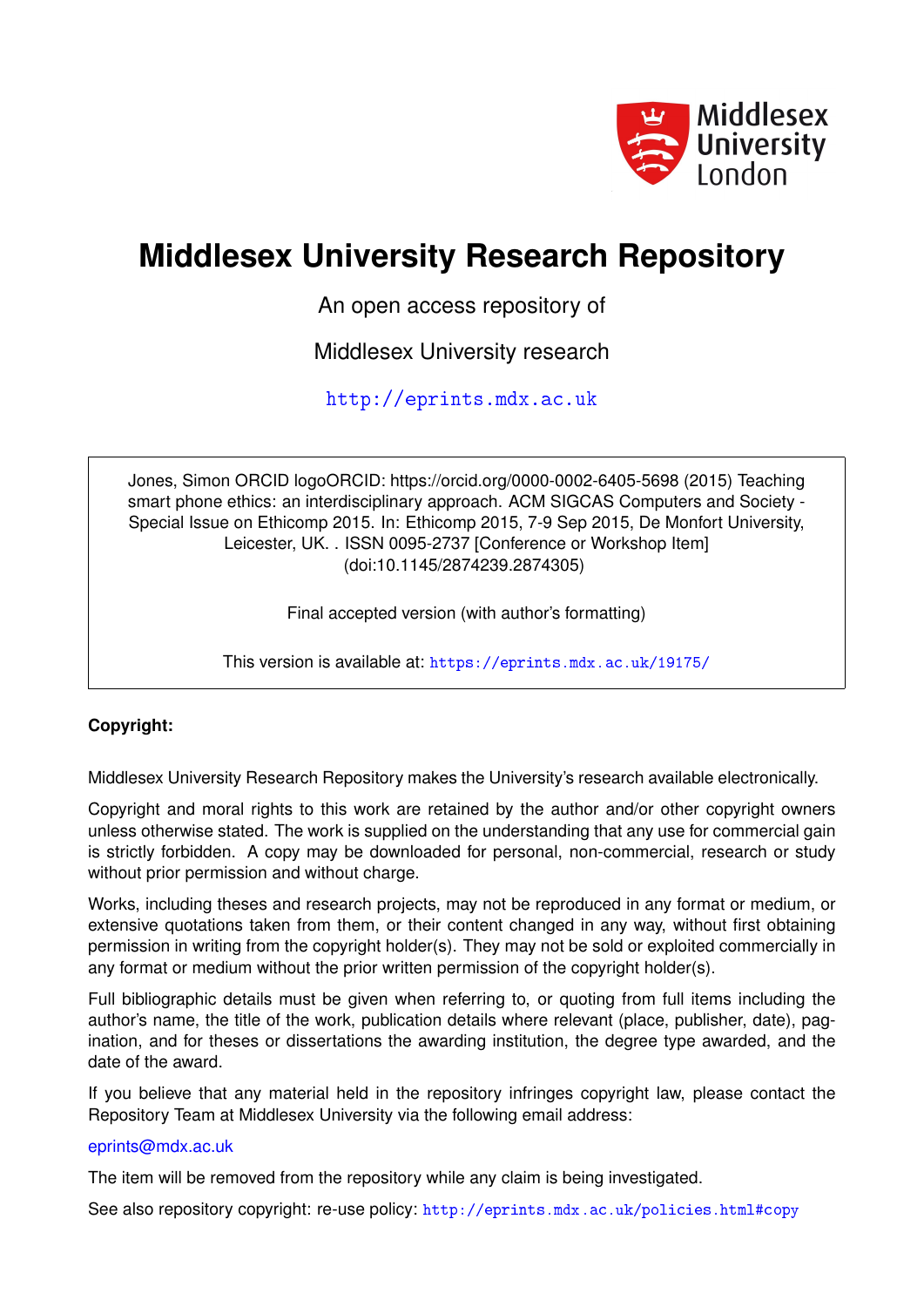## **Teaching smart phone ethics: an interdisciplinary approach**

Simon Jones Department of Computer Science Middlesex University The Burroughs, London NW4 4BT Tel: 44-0208-411-4299 [s.jones@mdx.ac.uk](mailto:s.jones@mdx.ac.uk)

## **ABSTRACT**

The phenomenal rise of the smartphone, and the rapid diffusion of mobile computing generally, are amongst the most notable developments of recent times in information and communication technologies  $(ICTs).<sup>1</sup>$  The smartphone has become a ubiquitous communication tool, evolving into a digital Swiss Army knife, with an ever growing number of functions, from personal communications manager, navigation system, gaming terminal and camera, to payment device, internet access point and allround digital lifestyle hub. For these reasons, the smartphone represents a prime topic for teaching and thinking about ICT ethics. This paper proposes an inter-disciplinary approach to this task.

## **Categories and Subject Descriptors**

K.3.2 [**Computers and Education**]: Computer and Information Science Education - *computer science education, curriculum, information systems education*

*K.4.1* [**Computers and Society**]*:* Public Policy Issues *– ethics, privacy, regulation, use/abuse of power* 

K.5.2 [**Legal Aspects of Computing**]: Governmental Issues *regulation*

K.7.4 [**The Computing Profession**]: Professional Ethics – *codes of ethics, ethical dilemmas*

#### **General Terms**

Design, Economics, Security, Human Factors, Legal Aspects.

## **Keywords**

 $\overline{a}$ 

Smartphone, ICT Ethics, Pedagogy, Inter-disciplinary, Framework

## **1. INTRODUCTION**

This paper draws on several years experience of teaching computer ethics to a culturally heterogeneous body of undergraduate computing students across different global campuses. The approach proposed here emerges partly out of a growing dissatisfaction with the standard approaches to computer ethics pedagogy, articulated in the existing body of textbooks in the field. I have discussed some of the limitations of these approaches in greater detail elsewhere [19]. In brief, multi-faceted technologies like the smartphone threaten to overrun the traditional topic boundaries and theories that underpin many of these texts which draw on quite specific strands of European classical moral philosophy. There is a tendency to present these theories in terms of various oppositions and dichotomies, such as deontological versus teleological, or moral intentions versus consequences. Ethical theories become abstract schema of rules that are applied to specific dilemmas in the ICT field. While ICTs are acknowledged as having a social impact, the complexity of the inter-relationship between technology and society is often lacking. When applied to current, real-world cases in a classroom context, the explanatory power of these classical ethical theories can be limited. They can result in prescriptive approaches that are disembodied from complex scenarios which generate a range of social and ethical issues around ICT. Most problematically, they don't offer much help in resolving these issues or generating feasible practical solutions.

The approach outlined here proposes a revised pedagogic and analytical approach. Rather than laying out the available ethical theories first, and treating the social effects of ICT as an addendum, it places the social and economic context of ICT upfront, methodologically. It then proceeds to explore ethical and legal issues, before concluding with questions of professional practice. In doing so, this approach draws on various theories, including elements of science and technology studies, information systems research, sociology, critical theory and communication and cultural studies. These theories are brought to bear on different moments of the framework to illuminate the different issues generated by a multifaceted phenomenon such as the smartphone.

## **2. PUTTING SMARTPHONES IN THEIR PLACE: THE SOCIO-ECONOMIC CONTEXT**

ICTs don't just appear, or fall out the sky, to land on our desks, or in a shop. It's an obvious, yet important point, in pedagogical terms. ICTs emerge out of particular social and historical contexts. What they look like, how they work, and what they are

<sup>1</sup>For the purposes of this paper, *smartphones* are distinguished from *featurephones* by an advanced operating system, 3rd party applications, location awareness, a large, touchscreen interface, and wireless broadband Internet connectivity, amongst other features.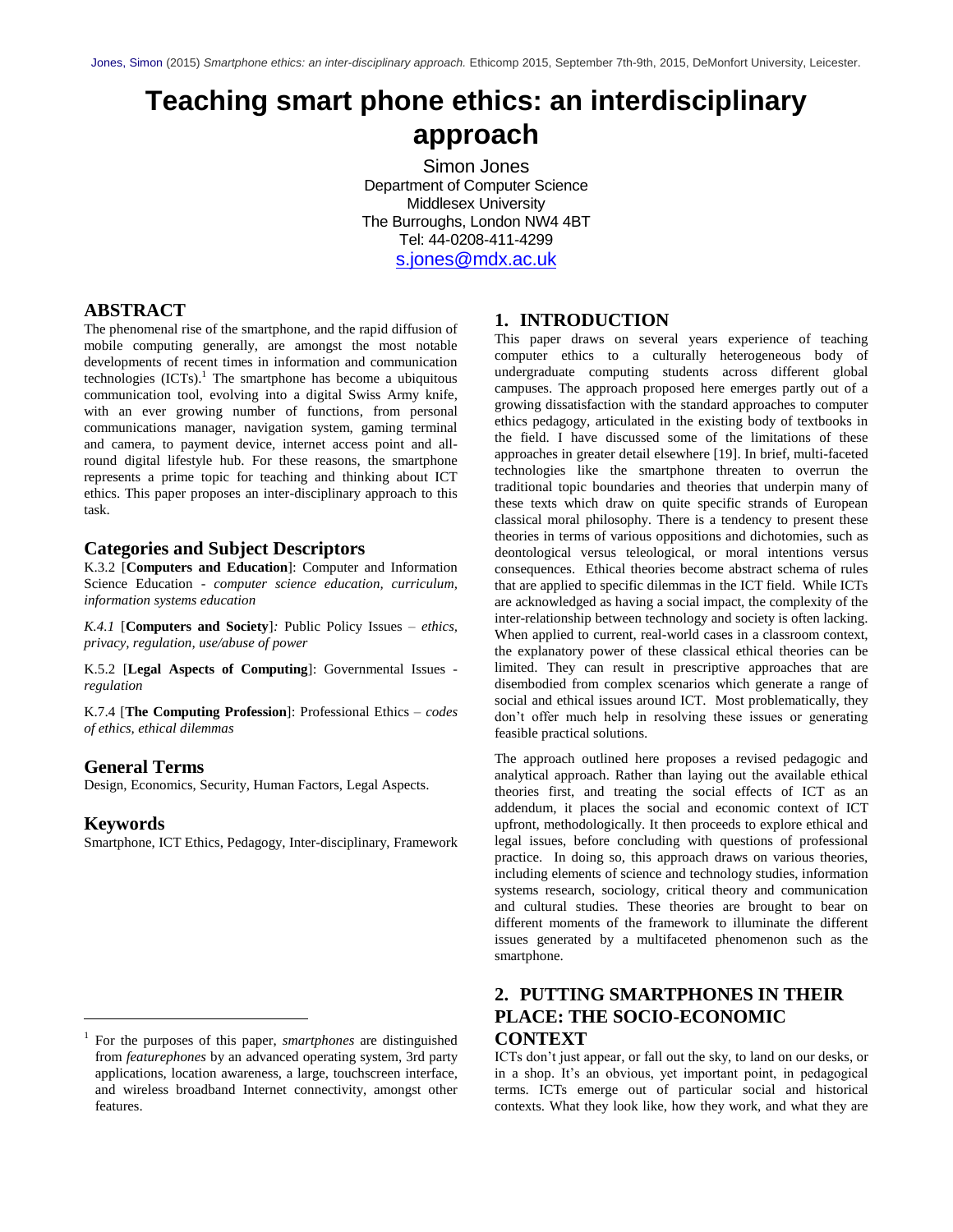used for, are inextricably bound up with those contexts. This much we know from the long traditions of research into technology and society in the disciplines cited above, and their numerous sub-fields [2][23][18][28][38]. From this diverse body of work, we can confidently state that ICTs are always developed and implemented for a purpose, according to particular agendas. They are shaped by fundamental forces and recurring drivers, be they industrial, military or political. Who is funding the research and development of ICTs are powerful influences on the direction of their development, and on their properties and capabilities.

ICTs are always accompanied by social practices and values. These enter into all stages of the software development process and get baked into computer systems [15][18][39]. They are embedded in fine-grained code, algorithms, rules and patterns of reasoning [10]. Engineers make decisions about the architecture of systems and the physical characteristics of devices. Design embodies fundamental assumptions about users, their cognitive abilities and bodies, their imagined needs and wishes. The defaults and options embedded in architectures structure and shape users' choices [40]. In all of these ways, ICTs play a configuring role, shaping the possibilities of what can be done with them by enabling certain options or closing them down, by allowing certain uses while preventing or limiting others. All of these dimensions and properties therefore have an inherently ethical dimension, and ethical analysis requires these embedded values to be disclosed and critically examined [3].

#### **2.1 Smartphone drivers and properties**

The smartphone is the product of myriad drivers and shaping forces which have resulted in particular technical properties, discourses and social uses. It is these unique properties, their design, their implementation and their use in specific domains that lie at the heart of many ethical dilemmas raised by smartphones. A grasp of this "big picture" context is therefore a prerequisite to the ethical evaluation of smartphone technology.

This involves some understanding of the mobile phone industry itself, its particular business structures and shaping forces. The precise mix of these elements differs regionally and nationally, according to numerous factors, such as the existing infrastructure for fixed lines, the marketisation of licenses to commercial telecommunications operators, the apportioning of the wireless spectrum, and the role of government policy and regulation [14].

The two major players in the industry, besides the regulating bodies, are the handset manufacturers and the network operators, each with distinct corporate interests and business models. For example, Apple's premier profit engine as a handset manufacturer is the iPhone. With profit margins of 40%-50% per phone, profitability is the primary driver, and Apple's business is built around iPhone sales to network operators and users. Samsung, by contrast, prioritises sales volumes of different models at lower margins [43]. Google's mobile business strategy is built around advertising revenue. Its operating system, *Android*, and the various services and applications that are pre-installed with it are a lucrative advertising space, and a way of targeting and profiling users demographically. As such, there is a strong incentive to collect as much data as possible about users, and Google collects and mines this data in order to improve the accuracy and effectiveness of its advertising services. A common business strategy of all the major smartphone manufacturers is to lock users into proprietary ecosystems of integrated products and services,

that include devices, platforms and native apps distributed through online stores.

The network operators' business model is service-based offering contracts to phone users at the retail end, while reselling services to other virtual network operators at the wholesale end. Of these services, prepaid contracts to subscribers are the most profitable, with the trend towards tiered-pricing based on bandwidth consumption, data and bundled services. Network operators also aggregate and sell phone usage data to marketers, advertisers and retailers.

The monetization of the smartphone, and the services and data that flow through it, shape the direction of its development in fundamentals ways. One area where this can be seen is the steady turnover or "churn" of new products, evidenced by the typical lifetime of a phone (18-20 months) and the approximately 1712 phones that are replaced every hour in the UK alone [7]. This is manifested in a continuous drive to create and sell new models with new features, and to push consumers into more expensive and lucrative contracts. This has direct implications for the ways in which smartphones are marketed, and feeds back into the way they are designed and manufactured to incorporate varying degrees of planned obsolescence [36].

Smartphones, however, are not only the result of intellectual work in product design and engineering. Value is also added through physical and mental labour embodied in the construction of the device itself. This can be seen by looking "upstream" in the smartphone's supply-chain, to the production process, and further back to the sourcing of raw materials. Mobile phone components use various mineral elements, chemicals and materials. LCDs, for example, use indium and tin oxides (ITOs) which are by-products of lead and zinc. ITOs are ubiquitous in touch screen devices because of their unique properties. Tantalum, tungsten, tin and gold (3TG) are also critical to the manufacture of smartphones, as is lithium which is used in batteries. ITOs and lithium are rare and difficult to extract, and their production is limited to certain parts of the globe. Mining frequently occurs in politically unstable and/or impoverished countries, such as eastern Congo where the extraction and trade of 3TGs have been controlled by armed militias. The manufacture and assembly of smartphones also occurs in particular parts of the global economy, especially China, where phones are constructed by contract manufacturers at lowcost, high efficiency and high volume, using just-in-time production models. Churn and the frequent launches of new smartphone models invariably mean short delivery times imposed on manufacturers, which in turn have implications for work conditions in these production sites.

Smartphone functionality is dependent on a plethora of interconnected technologies, including the wireless telephone infrastructure of towers, switches, exchanges and cellular grids, as well as wireless protocols and standards. The development of the smartphone is itself predicated on innovations in batteries, miniaturisation and data processing. These have occurred in close parallel with innovations in the wider infrastructure. The addition of a separate Subscriber Identification Module (SIM), for example, is just one example of an innovation that allowed subscription contracts with operators to be separated from the handset device itself. It is the affordability and flexibility of these payment systems which partly explain the rapid diffusion of wireless telephony as a technological and economic substitute for fixed lines, especially in developing countries.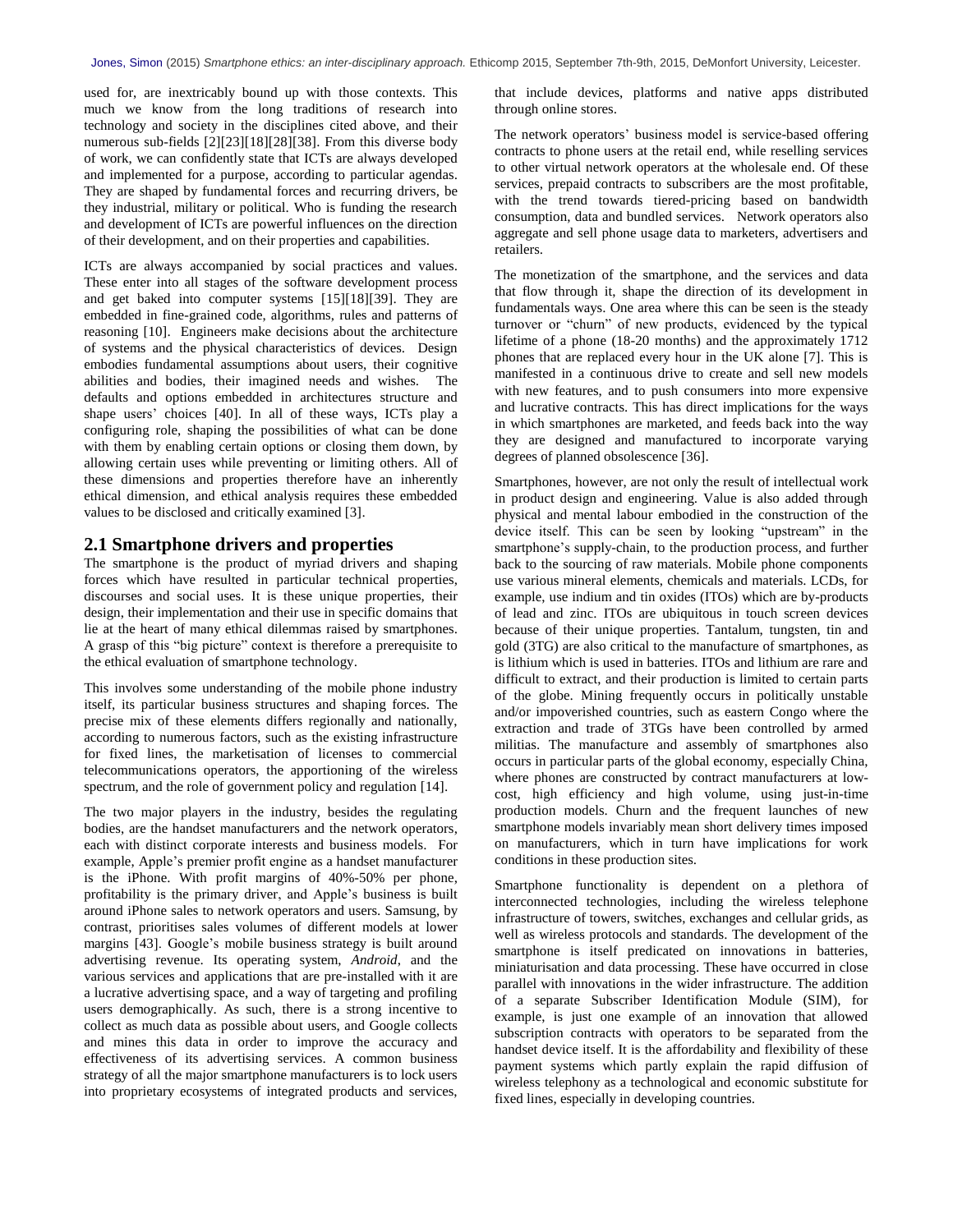The digitalisation of the wireless infrastructure, and the configuration of the telecommunications network as a whole, have had significant implications for the processing and tracking of data flowing through these networks. Whenever a phone is powered on and registered with a network, it can be located using triangulation, by analysing the signal strength that different towers observe from that phone. This also gives network operators, and other interested parties, the ability to intercept and record data about calls, devices, SIM cards, and their numerous attributes.

This location awareness and tracking ability was further enhanced by the equipping of smartphones with GPS receivers, by which phones could calculate their position in relation to signals transmitted by satellites. This location data can be transmitted over wireless networks to location-based services, but also to other GPS-receiving devices in the phone's vicinity. Smartphones also have other shorter-range wireless radio transmitters in the form of Wi-Fi and Bluetooth, both of whose signals include a unique, device-specific serial number or address assigned by the manufacturer.

These, and other signals emitted by smartphones, mean that the smartphone is continuously receiving and narrowcasting information about its location and movements. This data can be intercepted and observed by different receivers, then aggregated and analysed to build intelligence about particular phones and their users. Location analysis companies, for example, use strategically positioned devices to locate and track smartphones in retail environments, in order to understand customer behaviour, and send location-based ads to those phones [29].

These capabilities, combined with developments in contextawareness and machine-sensors, have made the smartphone a key point of convergence of wireless and geo-spatial technologies. They have put the smartphone at the centre of emerging networks of smart objects and sensors which are perpetually Internetconnected and communicate wirelessly. As these networks proliferate, mobile computing has extended into a wider range of public, private and domestic environments, endowing physical spaces with the interactive character of the Internet.

## **2.2 Smartphone language**

If ICTs are always accompanied by social values, they are also always accompanied by *discourses* that frame the way they are represented and thought about. Putting ICTs in their social and economic contexts therefore also involves thinking about the *language* of ICT. Critical theory, social scientific and humanitiesbased approaches can shed light on how these discourses work, through various rhetorical devices, to present a particular set of narratives about technology. They can tell us how these discourses are reproduced, how certain representations of ICT become naturalised, and how these, in turn, serve to maintain particular vested interests and power relations [38]. This kind of critical unpacking and deconstructing of these discourses is an important part of computer ethics pedagogy.

In terms of smartphones, this means looking at the language and imagery used in corporate websites, advertising, and both new and old media. It entails looking at the cultivation of brand worship and the construction of the smartphone as a centrepiece of a consumer culture. These are part of wider discourses of consumerism and "upgrade culture" which pervade the marketing of electronic devices in general, and are a direct consequence of churn. They are rooted in more general technologist narratives about innovation as a process of continuous, linear progress, and the fetishising of the "new". Other recurring discourses that have been identified are ideologies of "speed", "convenience", the need to be perpetually contactable, and the valorising of aesthetic features as a means of expressing individual identity [27]. It is worth trying to foster an awareness of such discourses, not only because they shape common-sense attitudes and "school" us to consume smartphones in certain ways [41], but they also because they feed back into design, development and research.

#### **2.3 Smartphone uses**

While these discourses undoubtedly shape the ways in which smartphones are experienced and used, they are also interwoven with a whole range of creative uses and meanings. This much is evident from the swathe of studies in media and communication, and social science, which show how ICTs in general and mobile phones in particular are creatively appropriated in different contexts [14][21][22][37]. These studies show that consumer technologies are always subject to a process of meaning-making by their end users [5]. The used of SMS-based texting is just one example of how phone users have adapted features and developed uses that are not necessarily in the cards of product designers and business strategists. Texting was taken up en masse as a cheaper, alternative mode of communication to voice calls, spurred by the need to optimise messages and reduce the cost of transmission. SMS subsequently evolved into a non-standard "writing orality" with its own vocabularies in different languages [4]. The camera is another example of how smartphone functionalities have been creatively appropriated and incorporated into everyday life. Camera functions, in combination with social networking platforms, have placed the means of image-making and sharing in the hands of smartphone users with various cultural and political implications.

These are just two examples of how users customize smartphones for their own purposes and find innovative uses and workarounds that are often unforeseen by their designers and manufacturers. They suggest that the ways in which smartphone technology is used, by whom, and in what context, is always culturally specific and socially differentiated, and has implications for relations of power, whether in the family, work, or education. The most evident example of this is the central position that the smartphone has come to occupy in youth cultures, globally, where it has become a key tool in the construction of young people's identity, enabling new modes of networked sociability [16]. This is part of a wider process in which mobile telephony has reconfigured communication practices in general by enabling existing networks of relationships and affiliations to be reinforced [4]. This has had positive public safety implications for groups such as the young, the elderly, and the vulnerable, providing an immediate safety link to a personal support infrastructure and to assistance for those in harm's way. Mobile telephony has also enabled new kind of networks and communication flows outside of mainstream media, facilitating the formation of fluid, spontaneous "communities of practice" amongst ad-hoc groups, from flash mobs to political protests [4].

#### **3. ETHICAL PRINCIPLES AND ISSUES**

One of the main difficulties that students of ICT ethics have is identifying ethical issues, and explaining *why* these are issues. Ethical issues, to my mind, occur where certain core ethical principles, values or rights are at stake. These issues arise from the particular properties and capabilities of ICTs, and from their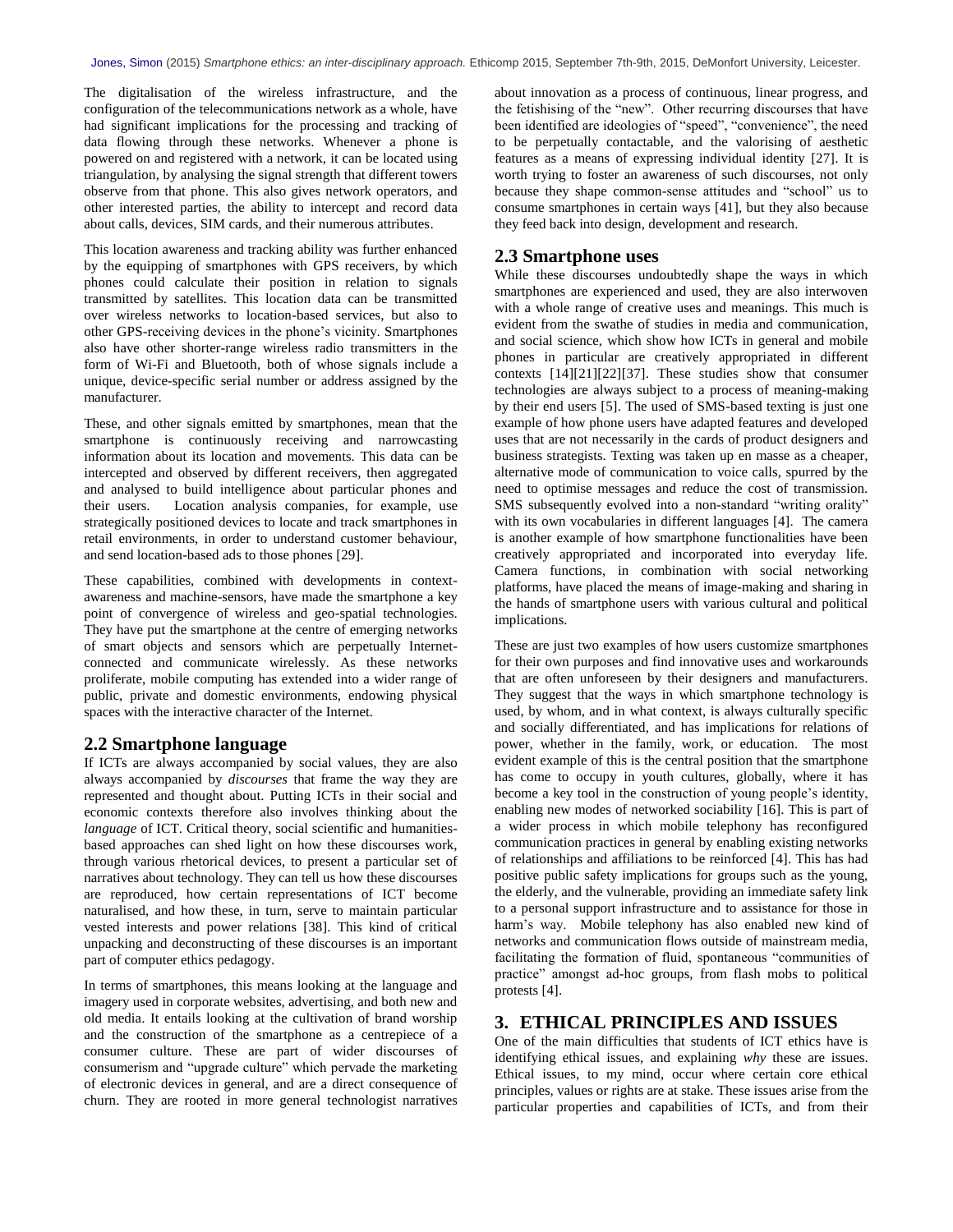design, production, implementation and usage in particular domains. From a teaching perspective, this means teasing out these underlying principles or rights. It means naming them and sourcing them. The ethical issues raised by smartphones touch on a number of core principles and values. As for the sources, these range in scope from broadly-shared human moral values, through internationally–recognised declarations, treaties and constitutions, to political and moral philosophy, including, but not limited to, the European classical canon.

A useful departure point from which to explore these issues is to reflect on some of the more identifiable controversies related to smartphone *use* as a communication device. While driven partly by media discourses and moral panics about the negative social impact of smartphones, there are issues worth exploring around the consequences of the smartphone's incursion into all areas of public and private life. The familiar scenario of the mobile phone ringing randomly in any given situation, and its potential to disturb or disrupt solitude or concentration—these have highlighted the boundaries of socially acceptable use in different public and private spaces, and touch on wider questions of social etiquette and civility. A related, and oft-noted issue is the phenomenon of "absent presence" where phone users are physically and socially present in any given space, while their attention and mental focus is elsewhere. It is a phenomenon most of us who teach in higher education are probably well familiar with. This touches on a wider problem—the possibility of a communications culture of *permanent distraction* being created, one that is decreasing the time available for people to think uninterrupted, at work, at home or in college. Some have suggested that we are becoming so enmeshed in our digital connections that we are neglecting others in our immediate social environment [41].

Another aspect of this redefinition of the boundaries between public and private space is the impact of mobile communication on the work-life balance. Here, the smartphone has become something of a Trojan horse through which work has infiltrated the home. Its "always on" capabilities have helped foster a 24/7 work culture of *permanent availability* which threatens the workhome balance in potentially harmful ways. While some of these debates are premised on conjecture and anecdote, the evidence is starting to come in from research in psychology and medicine that heavy smartphone use can detract from inter-personal relationships, interfere with sleep patterns, and lead to higher stress levels [34][35].

Given the large amount of personal data that is narrowcast every time it is switched on, and the nefarious ways in which this data is processed and used, the smartphone has inevitably become a major focus of *privacy* concerns. Smartphone capabilities have enabled new kinds of lateral surveillance and privacy incursions *between* citizens, but it is the unprecedented degree of access to the flow of personal information by private and state organisations that is of particular concern. Governments can, and have, forced network operators to turn over location data about users in realtime or as historical records. Concerns have been raised about personal data being gathered in ways that are subject to negligible regulation or oversight. A number of covert surveillance systems, operated by various governments, have been shown to exist, including systems operated by NSA in the United States [PRISM] and GCHQ in the UK [TEMPORA]. These have enabled security agencies to tap into the wireless network infrastructure, and collect metadata, in bulk, about mobile phone use globally.

Various techniques for analysing mobile phone usage and call data have been incorporated into these systems. These data analysis tools can be used to determine not only a user's location, but also their historical activities, participation in events, personal beliefs and relationships.

Private corporations also have a major commercial stake in accessing and mining this data. Cellular tower connections, when combined with GPS, wi-fi and other signals represent a powerful dataset that can be used for behavioural profiling and targeted advertising. Passive location services that operate without any clear indication or visibility to users have been particularly contentious [6]. Where users' personal data is gathered, processed and shared between organisations without their knowledge or consent, these privacy questions are closely intertwined with *data protection* issues. These scenarios highlight the fundamentally asymmetrical distribution of privacy rights around smartphones. In order to use applications and access services, phone users must enter privately-owned networks which require them to surrender their personal data and consent to varying degrees of monitoring. While users are increasingly transparent to such monitoring, the organisations doing the monitoring are increasingly opaque and protected by a shield of privacy [1].

Smartphones have specific technical vulnerabilities which throw up a number of *security* issues. The very nature of wireless radio signals, and their technical properties, makes smartphone communication data vulnerable to interception. Default levels of encryption of transmitted data are relatively weak in both smartphones devices and in the mobile communications network as a whole. Smartphones themselves are particularly susceptible to malware distributed via insecure applications or software updates. Unauthorised access through such malware can be used to read private data, make a phone pretend to power off while remaining on, or activate its sensors and functions (such as the microphone, camera or GPS) in order to monitor the phone's location or immediate environment.

As with many technical threats in the computing field, the ethical issues revolve principally around the *response* to those threats, the adequacy of such responses, and underlying issues raised around responsibility and trust. While security is a key ethical principle and a fundamental right, it is also itself a contested discourse. Tensions exist between users' wishes and demands for appropriate protection and security measures, on the one hand, and corporate priorities around cost on the other. Security is also a commodity that can be exploited economically, invoked to protect certain interests, or used to serve particular agendas and override other legitimate rights, such as privacy and anonymity [39].

Moor's notion of the "invisibility factor" inherent in computer technologies remains as pertinent as ever when thinking about smartphone ethics [24]. The fact that smartphone operations are, to most users, hidden from view, raises some important issues around *transparency*. Entranced as we are by the seductive, tactile interface of the smartphone, most of us do not fully know how all of its applications and location-based features work. Smartphone technologies, like many ICTs, are "blackboxed," their inner workings opaque to non-technical users. They announce their whereabouts, and they collect and process data, in ways that are invisible to their users. As smartphones become increasingly intelligent, working autonomously in the background, predicting and making decisions on the user's behalf, this is likely to become even more the case.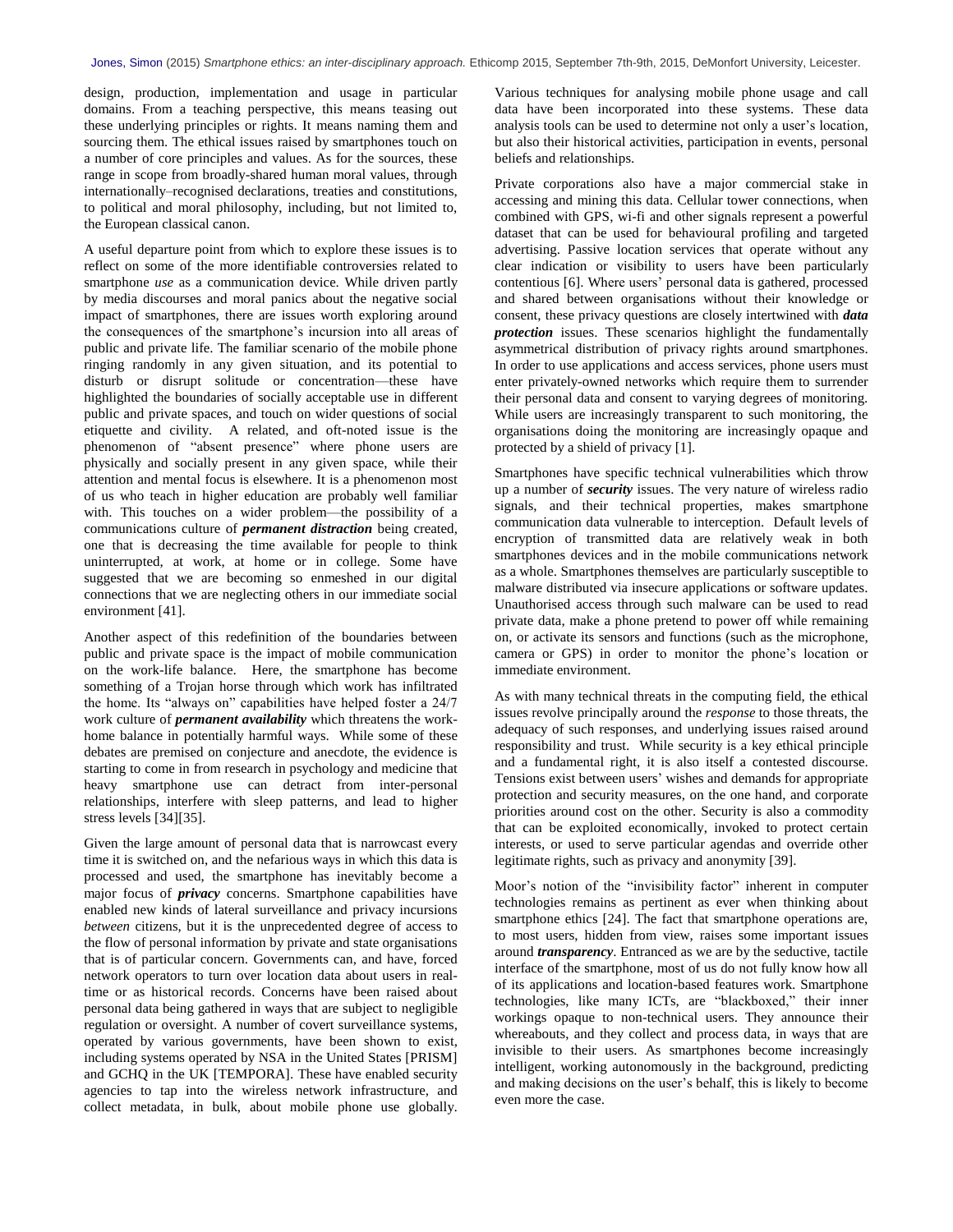Many of the systems that run on smartphones are "closed", not reprogrammable and updated remotely by the manufacturers themselves. Access to the underlying code, even in apparently "open source" programs, is partially restricted. 3<sup>rd</sup> party apps which are developed for Android or iOS are carefully vetted and screened, and can often only be distributed from a manufacturermaintained online store. Most smartphone devices are deliberately designed to prevent access to their inner physical workings through the gluing together or encasing of key internal components. This makes them difficult to disassemble and repair.

Some have argued that these features result in "tethered", appliance-like devices which can only be modified on the manufacturer's terms, curtailing the ability to customize, and thereby suppressing innovation and generativity [42]. Compared to desktops and laptops, smartphones give the user much less *control* and *autonomy*. The net result is a device where it is more difficult to replace the operating system, harder to investigate malware attacks, harder to remove or replace undesirable bundled software, more difficult to prevent 3rd parties from monitoring how the device is used and harder to block ads embedded in mobile apps through anti-advertising technology [6]. These issues touch on many of the core principles of the Free and Open Source Software (FOSS) movement and cross over into issues of intellectual property rights.

The status of the "user" in phone design, in the business strategies of network operators, and in regulatory frameworks, is another contested area. Key issues here are the extent to which users are involved in design decisions by manufacturers, or consulted in decisions about policy and regulation. Design assumptions are often based on anecdotal evidence rather than structured engagement with intended users [43]. Here too, major tensions exist between the agendas of phone manufacturers and network operators, on the one hand, and users, on the other, struggling for fairer and cheaper charges, more control over their data, enhanced security, and clearly understandable privacy policies and permission requests. Users struggle against being locked into misleading service contracts in which subscribers are routinely overcharged, resulting in unused capacity for calls and data, and thus surplus profits to network operators. These struggles are manifested, for example, in online campaigns by users to get manufacturers to install "kill switches" on devices to enable data to be erased remotely from stolen phones [6]. They can be seen in struggles around the right to unlock phones from being tethered to a single network, or to "jailbreak" them by obtaining access to their underlying programs and file structures.

The smartphone raises a whole gamut of issues around *equality*, *fairness* and *inclusion* at each point in its lifecycle. The rapid diffusion of mobile telephony in developing countries has undoubtedly democratised communication due partly to the proliferation of used and affordable phones, and the lower infrastructural costs of maintaining a cellular tower to serve a whole area compared to laying landline cables into individual households [22]. Examples abound of mobile telephony being used to disseminate public health information, provide access to education, financial services and market information for small businesses [43]. However, it remains unclear to what extent these processes have narrowed the digital divide, or mitigated the disparities in Internet connectivity and access to digital resources, globally.

In those countries with relatively high smartphone adoption rates, it is also unclear what benefits they have brought to those users historically excluded from ICTs, or whether they have simply resulted in new forms of exclusion. With smaller screens and keyboards, and slower connections compared to desktop-based, wired, broadband computing, some have argued that smartphones represent a cheaper,  $2<sup>nd</sup>$  tier of access. Smartphone-based paradigms of computing are less conducive to creating content, and unsuited to many forms of computer-based productive work [43]. There are questions marks too around the extent to which smartphones have benefitted the elderly, or groups with impaired cognitive, sensory and physical abilities. This raises design issues around the usability of touch-screen interfaces, and the navigability and accessibility of displays and input functions.

Equality issues also arise at both ends of the smartphone's supply chain around the human cost of raw materials extraction, manufacturing and recycling. Where these processes are carried out under hazardous, exploitative or inhumane conditions, or where they serve to exacerbate conflict and suffering, there are serious humanitarian issues involved.

Finally, there are *environmental* issues at each point in the smartphone's lifecycle. Many of the chemicals, elements and materials contained in smartphones and their components are either finite, toxic, carcinogenic, or all three. Where the extraction of such materials results in mineral depletion, toxic waste or large spoil heaps, there are issues of sustainability and environmental harm [25][26]. In terms of the smartphone's carbon footprint, most of its energy consumption and  $CO<sub>2</sub>$  emissions occur in its manufacturing and usage. Mobile-to-mobile calls use three times more power than landline-to-landline calls [7]. For a single smartphone, the energy used to transmit calls across a wireless network over a 1 year period, is equivalent to three times the  $CO<sub>2</sub>$ emissions involved in its manufacture [43]. At the disposal end of the lifecycle, unregulated recycling also poses hazards to both workers and to the environment through the handling of toxic waste, and its accumulation in dumps and landfills.

## **4. SMARTPHONE LAWS AND REGULATIONS**

The law is an important touchstone for both prospective and existing IT professionals. Knowledge of the relevant legislation in any given issue is a crucial part of computer ethics, as is legal compliance in the evaluation of solutions to particular dilemmas. Like areas of new and emerging technologies, however, there is a relative lack of legal and regulatory frameworks governing smartphones per se. The law, with its comparatively gradual pace of legislative debate and enactment, is generally behind the curve of innovation in smartphone technology.

Most countries have government bodies that regulate the telecommunications sector, for example the FCC in the USA, and OFCOM in the UK. In the UK, there is statutory legislation that prohibits the use of hand-held mobile devices while driving in the form of a 2003 amendment to the *The Road Vehicles (Construction and Use) Regulations.* The existing legislation that pertains to smartphones is focussed around data protection, intellectual property, electronic waste, and the sourcing of conflicting materials. Regarding intellectual property, there have been significant legal disputes about corporate control of patented elements of smartphone technology, and the rights to exploit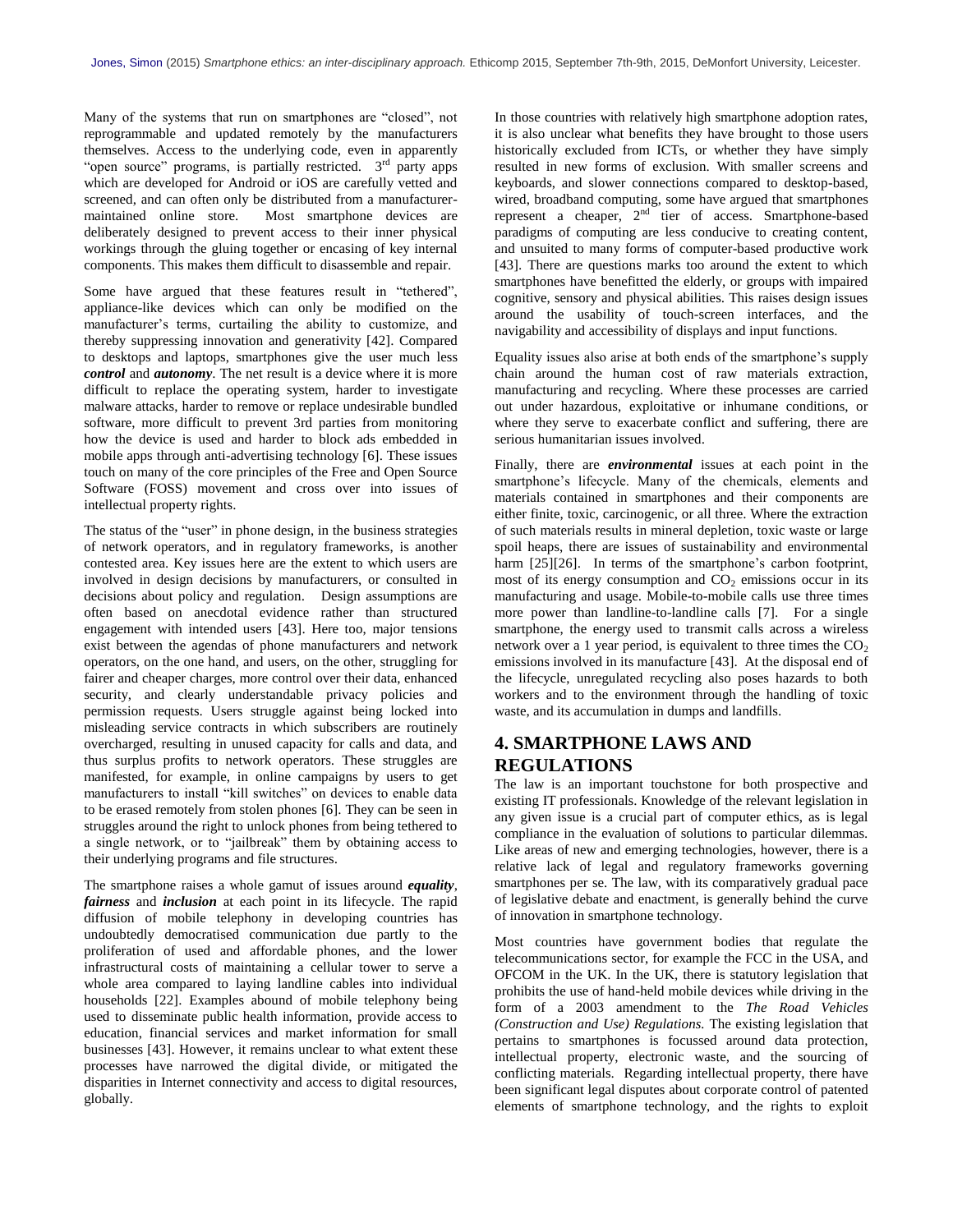these, most notably between Apple and Samsung. The collection, treatment and recycling of phones is regulated by the EU's *Waste Electrical and Electronic Equipment* (WEE) directive, 2002/2012. The USA's *Dodd–Frank Wall Street Reform and Consumer Protection Act*, 2010 obliges companies to disclose conflict minerals from the eastern Congo in their supply chains, and to remove illegally mined minerals from them. The EU's *Privacy and Electronic Communications* of 2002 extended the EU's *Data Protection Directive* of 1995 to include prohibition of unsolicited texts and messages distributed to mobile phones. In the area of privacy, UK government proposals under the *Investigatory Powers Bill* 2015 would require mobile operators to log their customers' call data, and provide government access to that data.

While legal compliance is an important benchmark of professional practice, on its own, it is an insufficient guarantor of ethical design, implementation or use of smartphone technologies. The law has a number of limitations, around issues of jurisdiction, enforcement and effectiveness that need to be explored. The applicability of EU data protection legislation to US-owned global corporations doing business in Europe remains an ongoing point of legal contention, with Google and others lobbying for EU privacy laws to be relaxed. Existing data protection principles enshrined in the 1995 EU data protection framework are put to the test by smartphone data, particularly around informed consent, disclosure to  $3<sup>rd</sup>$  parties and data retention. Much of the data that flows through, and is stored on, smartphones, and associated cloud services, could rightly be considered "sensitive" given that it represents user's thoughts, habits, locations and movements. Laws are not necessarily ethical, nor are they politically or economically neutral. Some laws are weighted in favour of users' rights, while others tend to protect the vested interests of private corporations or those of the state. Laws can also be circumvented and loopholes exploited, be they regulations on recycling or hardware disposal, or reporting on environmental impacts. Phone manufacturers and networks, for example, attempted to delay and weaken *The Dodd Frank Ac*t through their corporate lobbyists and trade associations. Laws and regulatory frameworks therefore need to be critically scrutinized, and the issues that they raise explored. Some ethical issues, it needs to be acknowledged, cannot and perhaps should not, be solved necessarily by statutory or regulatory interventions.

## **5. DOING THE RIGHT THING: SMARTPHONES AND PROFESSIONAL PRACTICE**

The approach outlined in this paper is grounded in an *applied* definition of ethics, one which considers the ethical issues raised by ICTs with a view to informing practice and illuminating potential solutions to those issues. A key aim of this task is therefore to look at the implications of the preceding three stages for professional practice. The end goal of the analysis, in this sense, is the practitioner moment. First and foremost, this involves looking at the codes of conduct of relevant professional bodies, and to what extent their standards of practice are applicable to practitioners in the smartphone domain. How can professional responsibilities be balanced with the rights of different stakeholders, with budgetary and time constraints, considerations of technical feasibility, functionality and aesthetics, and with all the drivers and forces which impinge on individual practitioners? This difficult balancing act needs to be explored, while simultaneously acknowledging some of the limitations of professional codes of conduct in resolving the social and ethical issues raised above.

It is useful, at this point, to widen the notion of ethical responsibility beyond questions to do with *individual* professionals, to those which have implications for *organisations*, be they private corporations or government agencies. This means scrutinising the codes of practice and mission statements of companies operating in the smartphone industry. To what extent do their actions and deeds measure up to their public statements and policies, particularly in areas such as environmental impact, privacy and transparency? To what extent are organisations transparent about their operations, whether government agencies about their monitoring and surveillance practices, or phone manufacturers about their supply chains and their environmental impacts? Audits of the latter reveal that most are not living up to their claims, while disclosures about the former reveal a major lack of transparency and independent governance [25][26][7]. Where public pronouncements about ethical goals are not fulfilled or contradicted by factual evidence, companies run the risk of courting unwelcome public scrutiny, boycotts and legal action, resulting in reputational damage and potential loss of business.

Important as it is to identify cases where ethical principles are threatened, whether by unethical design, production or use of ICTs, ethical analysis also needs to provide a vision of what "good" looks like in practical terms. It is important, in this sense, to propose solutions and alternatives, and to imagine how things might be different. How can smartphones be designed in ways that *affirm* principles of privacy, autonomy, transparency and inclusion? How might these principles be embedded in the development process and translated into procedures that can be followed by programmers and engineers in real-life projects? Answering these questions is beyond the scope of this paper, but I'd like to conclude by offering some pointers and concrete examples of how these principles should, and indeed already have, been put into practice.

*User-centricity* has been repeatedly affirmed as a key principle that should inform the entire ICT development lifecycle, from requirements gathering to evaluation and testing. Value-sensitive design entails the involvement of key stakeholders and prospective users in the design process from the outset [9]. These approaches provide a way of incorporating principles of autonomy and transparency into each stage of the development lifecycle. ICT development, in this sense, should not just be the result of technology "push," but also participation and involvement of users and the broader communities of which they are a part [30].

Principles of sustainability and environmental protection should be implemented throughout the smartphone lifecycle, commencing with the use of alternative raw materials in product design and manufacturing. This also implies the sustainable use and recycling of *existing* materials in order to mitigate the depletion of non-renewable resources. It means green procurement of components which don't use toxic chemicals and materials, and which in turn don't require extraction of rare earths which involve toxic waste or the use of conflict materials. Principles of sustainability might also entail using alternative, organic or bio-degradable casing materials, exploring alternative sources of battery power, or battery-less phones which derive their power from radio signals or solar energy, or which harvest energy from physical movement in everyday human activities though new types of fabric [12]. Reducing the environmental burden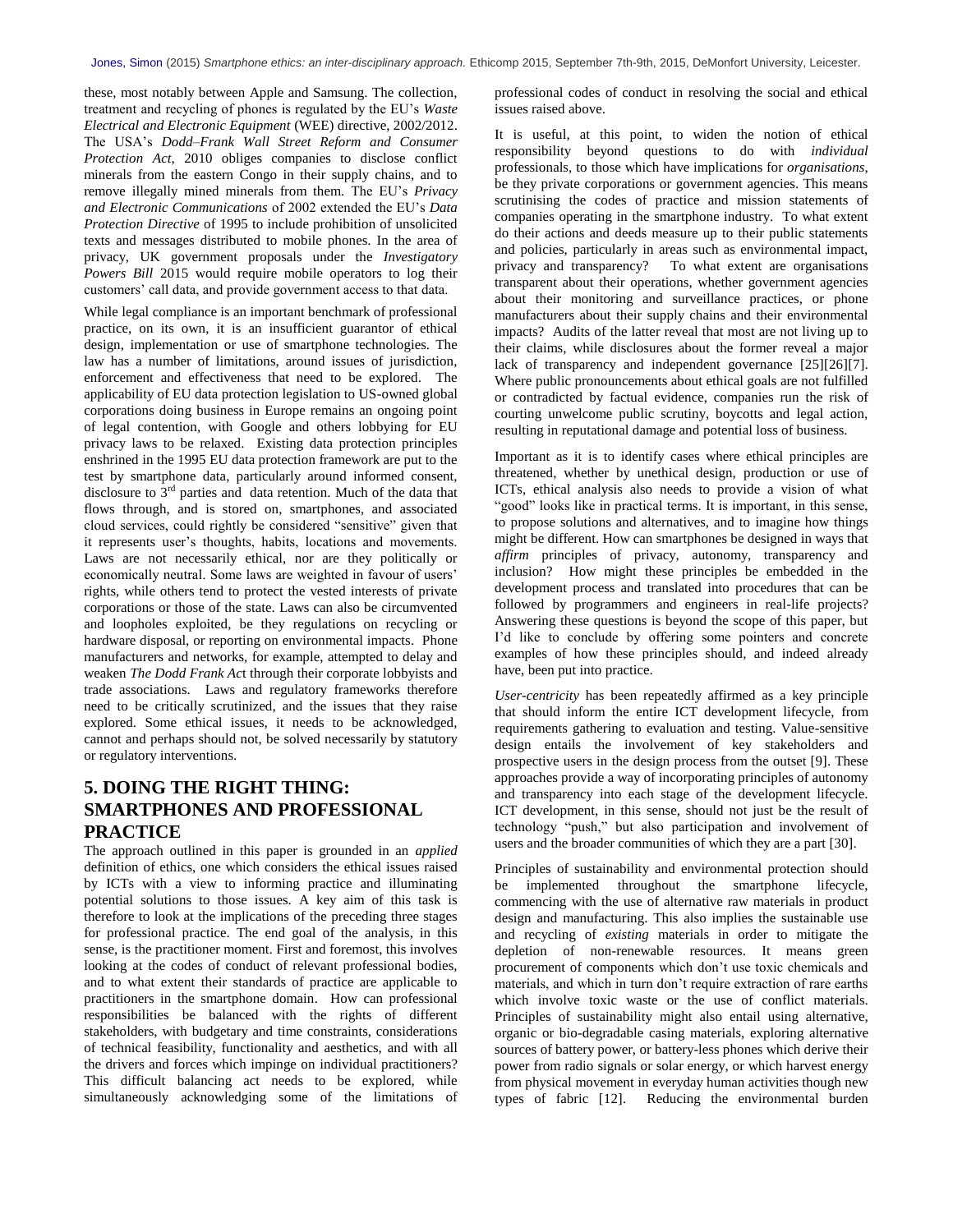throughout the supply chain also means regulated, transparent and clean disposal and recycling.

Overall, this implies moving away from paradigms of ICT design which are founded on disposability, built-in obsolescence and the upgrade culture of "fast tech" towards new kinds of "slow tech" design which are "clean", "good" "fair" and "open" [30]. "Fair" in terms of ensuring that working conditions throughout the supply chain are humane and non-exploitative; "good" in helping people find an appropriate balance between work time, free time and leisure; "open" through innovation and development founded on openly defined standards and architectures which others can adapt and freely improve upon; "slow" in terms of slowing down the ICT lifecycle and turnover of devices through a greater focus on modular products which enable components, rather than whole devices, to be replaced, and a greater emphasis on repair and reuse. Such models are also "responsible" not only through greater accountability and transparency in the innovation lifecycle, but also through greater public participation and engagement, and more interaction between innovators and end-users, [39]. The following examples provide some brief glimpses of these principles in practice.

Social enterprise smartphone manufacturer *Fairphone* is founded on transparency about its business operations, and uses supply chains that aim to be free of conflict materials. The production of its first smartphone was financed through online crowd-funding [8]. *Modular* smartphones are designed to be upgradable through the insertion of small plug-and-play modules into a smartphone shell. These enable functionality to be added, removed or adapted according to use or context, such as wi-fi connectivity, large screens, cameras, speakers and processors. Examples of modular phones include *phonebloks* [3] and prototypes developed by Google's Advanced Technology and Projects division [11]. *Privacy-enhancing* features that are built into smartphones can provide different levels of privacy and security for different services, and greater protection against rogue apps. These give users greater control over permission requests at both install and run-time, along with the ability to block access to certain phone functions, location services or personal data. Google's "Apps Ops", for example, was designed to be incorporated into its Android M software and allows users to pick and choose which data and functions apps have access to, on a case-by-case basis [13]. Security smartphones, such as the *Quasar IV* cipherphone use self-authenticated verification, bio-metrics and asymmetric strong encryption to safeguard users' digital identity [32]. Online services such as the wiki-based website *iFixit*, allow users to create, edit and share repair manuals for smartphones. *iFixit* uses teardowns and reverse engineering to openly share technical knowledge amongst smartphone users [17]. Finally, local social enterprises, such as the London-based *Restart Project,* focus on extending the lifespan of smartphones through repair and resilience. *Restart* promotes a waste-nothing "circular economy" and encourages people to use their electronic devices longer, by sharing repair and maintenance skills [33].

## **6. CONCLUSION**

This paper has outlined a revised framework for ICT ethics teaching, and illustrated this framework by applying it to the smartphone. This approach consists of four stages of analysis, each driven by a particular set of key questions, which, when combined, provide a holistic multi-dimensional framework, that can be applied to ICTs across their lifecycle. As mobile

computing becomes more ubiquitous, intelligent and embedded in everyday life, so its ethical implications cannot be fully grasped within the confines of any single discipline. Phenomena such as smartphones cross over the standard topics and ethical theories used in many existing computer ethics frameworks. This paper points to the potential value of an inter-disciplinary approach which draws on varied theoretical tools with different explanatory strengths, enabling new connections and insights to be generated across disciplinary boundaries. From a teaching perspective, the framework outlined in this paper provides students with a flexible methodology for doing ethics themselves, and a means to explore the ethical issues raised by *any* ICT, in any domain or topic area of interest. This paper suggests that the evaluation of ethical courses of action and potential solutions can be enriched when founded on a deeper understanding of the social and economic contexts in which ICTs are designed, implemented and used. On this basis, the framework has potential relevance not only to students and teachers of ICT ethics, but also to practitioners. How smartphones develop in the future remains to be seen, but the trajectory of that development is by no means pre-fixed or given. The direction of travel lies partly in the hands of our students as prospective future professionals. This approach is a reminder to them, and to us, that how ICTs are designed, made and used, are fluid and mouldable. They are not set in stone, but subject to change and up for grabs.

## **7. REFERENCES**

- [1] Andrejevic, M. 2007. *iSpy: surveillance and power in the interactive era*. University Press of Kansas, Lawrence, Kan.
- [2] Bijker, W.E., Hughes,T.P. and Pinch,T.J., Eds. 1987. *The social construction of technological systems: new directions in the sociology and history of technology*. MIT Press, Cambridge, MA.
- [3] Brey, P. 2010. Values in technology and disclosive computer ethics. In *Cambridge handbook of information and computer ethics*, L. Floridi, Ed. Cambridge University Press, Cambridge, 41-58.
- [4] Castells, M. 2009. *Communication Power*. Oxford University Press, Oxford.
- [5] Du Gay, P., Hall, S., Janesd, L., Koed Madsen, A., MacKey, H. and Negus, K. 2013. *Doing Cultural Studies: the story of the Sony Walkman* (2nd edition). Sage, London.
- [6] Electronic Frontier Foundation. 2015. The Problem with Mobile Phones. *Electronic Frontier Foundation*. <https://ssd.eff.org/en/module/problem-mobile-phones>
- [7] Ethical Consumer. 2013. Mobile phones and broadband. *Ethical Consumer*. Nov/Dec. [www.ethicalconsumer.org.](http://www.ethicalconsumer.org/)
- [8] Fairphone.com. 2015, Fairphone. [http://www.fairphone.com](http://www.fairphone.com/)
- [9] Friedman, B., Kahn, P. and Borning, A. 2008. Value Sensitive Design and Information Systems. In *The Handbook of Information and Computer Ethics*, K. Himma and H. Tavani, Eds. Wiley-Blackwell, Chichester, 69–102.
- [10] Fuller, M., Ed. 2008. *Software studies: a lexicon.* MIT Press, Cambridge, MA.
- [11] Gibbs, S. 2015. Google to launch modular smartphone with switchable parts. *The Guardian*, 15th January. http://www.theguardian.com/technology/2015/jan/15/googlemodular-smartphone-switchable-parts-project-ara